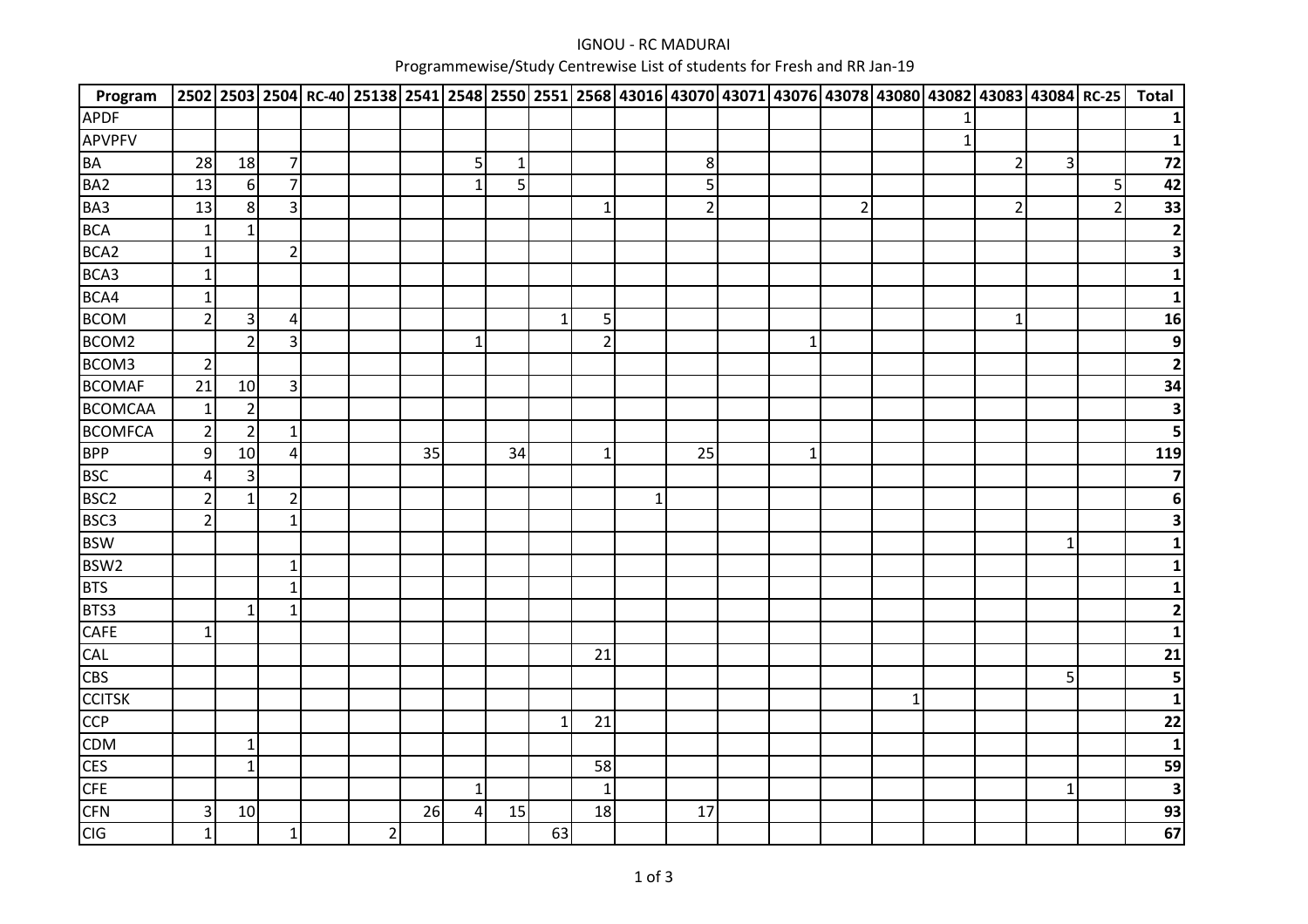## IGNOU - RC MADURAIProgrammewise/Study Centrewise List of students for Fresh and RR Jan-19

| Program          |                |                |              |                |              |                |   |                |             |                | 2502 2503 2504 RC-40 25138 2541 2548 2550 2551 2568 43016 43070 43071 43076 43078 43080 43082 43083 43084 RC-25 |             |                |         |                | <b>Total</b>             |
|------------------|----------------|----------------|--------------|----------------|--------------|----------------|---|----------------|-------------|----------------|-----------------------------------------------------------------------------------------------------------------|-------------|----------------|---------|----------------|--------------------------|
| <b>CIT</b>       | -1             |                |              |                |              |                |   |                |             |                |                                                                                                                 |             |                |         |                |                          |
| <b>CNCC</b>      |                |                | $6 \mid$     |                |              |                |   |                |             |                |                                                                                                                 |             |                |         |                | 6                        |
| <b>CNM</b>       |                |                |              |                |              |                |   |                |             |                |                                                                                                                 | $\mathbf 1$ |                | 12      |                | 13                       |
| <b>COF</b>       |                |                |              |                |              |                |   |                | $\mathbf 1$ |                |                                                                                                                 |             | $\overline{2}$ |         |                | 3                        |
| <b>CPLT</b>      |                | $\mathbf{1}$   |              |                |              |                |   |                |             |                |                                                                                                                 |             |                |         |                |                          |
| <b>CRD</b>       |                |                |              |                |              |                |   |                |             |                |                                                                                                                 |             |                | $\bf 8$ |                | 8                        |
| <b>CTE</b>       |                | $\overline{2}$ |              |                |              |                |   |                |             |                |                                                                                                                 |             |                |         |                | $\overline{2}$           |
| <b>CTS</b>       |                |                |              |                |              | $\overline{2}$ |   |                |             |                |                                                                                                                 |             |                |         |                | $\overline{2}$           |
| <b>CWHM</b>      |                |                |              |                |              |                |   |                |             |                |                                                                                                                 |             | $\mathbf{1}$   |         |                |                          |
| <b>DAFE</b>      | $\overline{2}$ |                |              |                |              |                |   |                |             |                |                                                                                                                 |             |                |         |                |                          |
| <b>DCE</b>       | 1              | 4              |              |                |              |                |   |                |             |                |                                                                                                                 |             |                |         |                |                          |
| <b>DECE</b>      | 4              | $\overline{2}$ | $\mathbf{1}$ |                |              |                |   |                |             |                |                                                                                                                 |             |                |         |                | 7                        |
| <b>DNHE</b>      | 1              | $\,8\,$        | 3            |                |              |                |   |                |             |                |                                                                                                                 |             |                |         |                | 12                       |
| <b>DTS</b>       |                | $\overline{2}$ |              |                |              |                |   |                |             |                |                                                                                                                 |             |                |         |                | $\overline{\mathbf{2}}$  |
| MAEDS2           |                |                | $\mathbf 1$  |                |              |                |   |                |             |                |                                                                                                                 |             |                |         |                |                          |
| <b>MAEDU</b>     |                |                |              | $\overline{2}$ |              |                |   |                |             |                |                                                                                                                 |             |                |         |                |                          |
| <b>MAH</b>       | $\overline{a}$ |                |              |                |              |                |   |                |             |                |                                                                                                                 |             |                |         |                |                          |
| MAH <sub>2</sub> | $\overline{7}$ | $\overline{4}$ |              |                |              |                |   |                |             |                |                                                                                                                 |             |                |         |                | 11                       |
| MAPC2            |                |                |              |                |              |                |   |                |             |                |                                                                                                                 |             |                |         | $\overline{4}$ | 4                        |
| <b>MARD</b>      | $\mathbf{1}$   |                |              |                |              |                |   |                |             |                |                                                                                                                 |             |                |         |                |                          |
| MARD2            | $\mathbf{1}$   |                |              |                |              |                |   |                |             |                |                                                                                                                 |             |                |         |                |                          |
| MCA <sub>2</sub> | 1              | $\mathbf{1}$   |              |                | 1            |                | 1 |                |             |                |                                                                                                                 |             |                |         |                |                          |
| MCA3             | 3              |                |              |                |              |                |   |                |             |                |                                                                                                                 |             |                |         |                | 3                        |
| MCA4             |                | $\overline{2}$ |              |                | $\mathbf{1}$ |                |   |                |             |                |                                                                                                                 |             |                |         |                | 3                        |
| MCA5             | $\mathbf{1}$   |                |              |                |              |                |   |                |             |                |                                                                                                                 |             |                |         |                |                          |
| <b>MCOM</b>      | 3              | 5              | $\mathbf 1$  |                |              |                |   | $\overline{2}$ |             |                |                                                                                                                 |             |                |         |                | 11                       |
| MCOM2            | 3              |                |              |                |              |                |   |                |             |                |                                                                                                                 |             |                |         |                | 3                        |
| <b>MCOMFT</b>    | $\mathbf{1}$   |                |              |                |              |                |   |                |             |                |                                                                                                                 |             |                |         |                |                          |
| <b>MEC</b>       | $\overline{2}$ | $\mathbf{1}$   |              |                |              |                |   |                |             |                |                                                                                                                 |             |                |         |                | 3                        |
| MEC <sub>2</sub> | $\overline{2}$ | $\mathbf{1}$   |              |                |              |                |   |                |             |                |                                                                                                                 |             |                |         |                | 3                        |
| <b>MEG</b>       |                |                |              |                |              |                |   |                |             | $\overline{c}$ | 4                                                                                                               |             |                | 3       |                | 9                        |
| MEG2             | 3              | $\mathbf{1}$   |              |                |              |                |   |                |             | $\overline{2}$ | $\overline{2}$                                                                                                  |             |                |         |                | 8                        |
| MHD              |                | 5              |              |                |              |                |   |                |             |                |                                                                                                                 |             |                |         |                | $\overline{\phantom{a}}$ |